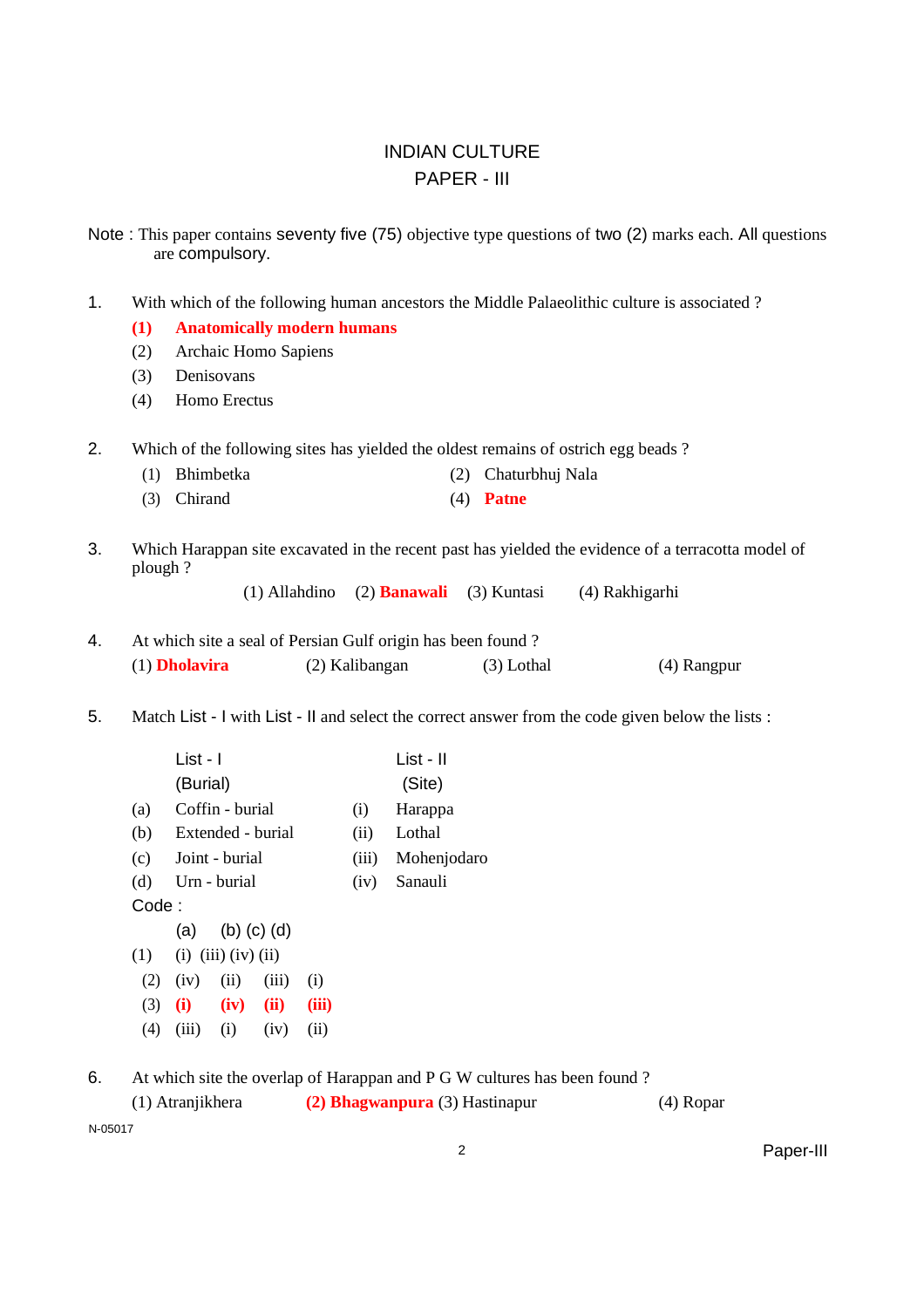| 7.      | The Vedic Aryans performed the Sulagava sacrifice to placate which of the following deities? |                             |                                                                                                   |                          |  |
|---------|----------------------------------------------------------------------------------------------|-----------------------------|---------------------------------------------------------------------------------------------------|--------------------------|--|
|         | $(1)$ Nirriti                                                                                | (2) Pushan                  | $(3)$ Rudra                                                                                       | (4) Varuna               |  |
| 8.      |                                                                                              |                             | The hymns of the IX <sup>TH</sup> Mandala of Rigveda Samhita are devoted to which deity?          |                          |  |
|         | $(1)$ Agni                                                                                   | $(2)$ Indra                 | $(3)$ Mitra                                                                                       | $(4)$ Soma               |  |
| 9.      |                                                                                              |                             | Match List - I with List - II and select the correct answer from the code given below the lists : |                          |  |
|         | List - I                                                                                     |                             | List - II                                                                                         |                          |  |
|         | (Vedic Sanhita)                                                                              |                             | (Related Priest)                                                                                  |                          |  |
|         | Rigveda<br>(a)                                                                               | Adhvaryu<br>(i)             |                                                                                                   |                          |  |
|         | Yajurveda<br>(b)                                                                             | <b>Brahma</b><br>(ii)       |                                                                                                   |                          |  |
|         | Samaveda<br>(c)                                                                              | (iii)<br>Hota               |                                                                                                   |                          |  |
|         | Atharvaveda<br>(d)                                                                           | Udgata<br>(iv)              |                                                                                                   |                          |  |
|         | Code:                                                                                        |                             |                                                                                                   |                          |  |
|         | $(b)$ $(c)$ $(d)$<br>(a)                                                                     |                             |                                                                                                   |                          |  |
|         | $(i)$ $(iii)$ $(iv)$ $(ii)$<br>(1)                                                           |                             |                                                                                                   |                          |  |
|         | (iii)<br>(iv)<br>(2)<br>(i)                                                                  | (ii)                        |                                                                                                   |                          |  |
|         | (3)<br>(iv)<br>(ii)<br>(iii)                                                                 | (i)                         |                                                                                                   |                          |  |
|         | (4)<br>(iii)<br>(i)<br>(iv)                                                                  | (ii)                        |                                                                                                   |                          |  |
| 10.     | Who among the following had authored the 'Vedanga Jyotisha'?                                 |                             |                                                                                                   |                          |  |
|         | (1) Aryabhata                                                                                | (2) Brahmagupta (3) Lagadha |                                                                                                   | (4) Varahamihira         |  |
| 11.     |                                                                                              |                             | Upanayana, the most important of Indian Sansakaras, finds the earliest mention in which Sanhita?  |                          |  |
|         | $(1)$ Rigveda                                                                                | (2) Yajurveda               | (3) Samaveda                                                                                      | (4) Atharvaveda          |  |
| 12.     |                                                                                              |                             | Who among the following was the well-known learned king of Kashi during the Upanishadic period?   |                          |  |
|         | <b>Ajatasatru</b><br>(1)                                                                     |                             | Brahmadatta<br>(2)                                                                                |                          |  |
|         | Pravahana Jaivali<br>(3)                                                                     |                             | Svetaketu<br>(4)                                                                                  |                          |  |
|         |                                                                                              |                             |                                                                                                   |                          |  |
| 13.     | Which of the following are OCP sites?                                                        |                             |                                                                                                   |                          |  |
|         | (a) Jodhpura                                                                                 | (b) Gilund                  | (c) Jhinjhana                                                                                     | (d) Saipai               |  |
|         | Code:                                                                                        |                             |                                                                                                   |                          |  |
|         | $(1)$ (a), (b), (c)                                                                          | $(2)$ (b), (c), (d)         | $(3)$ (a), (c), (d)                                                                               | $(4)$ (a), (b), (c), (d) |  |
| 14.     | clan as Krishna?                                                                             |                             | According to the Jaina tradition who among the following Tirthankars hailed from the same Yadava  |                          |  |
|         | (1) Adinatha                                                                                 | (2) Neminatha               | (3) Mallinatha                                                                                    | (4) Santinatha           |  |
| N-05017 |                                                                                              |                             |                                                                                                   |                          |  |

4 Paper-III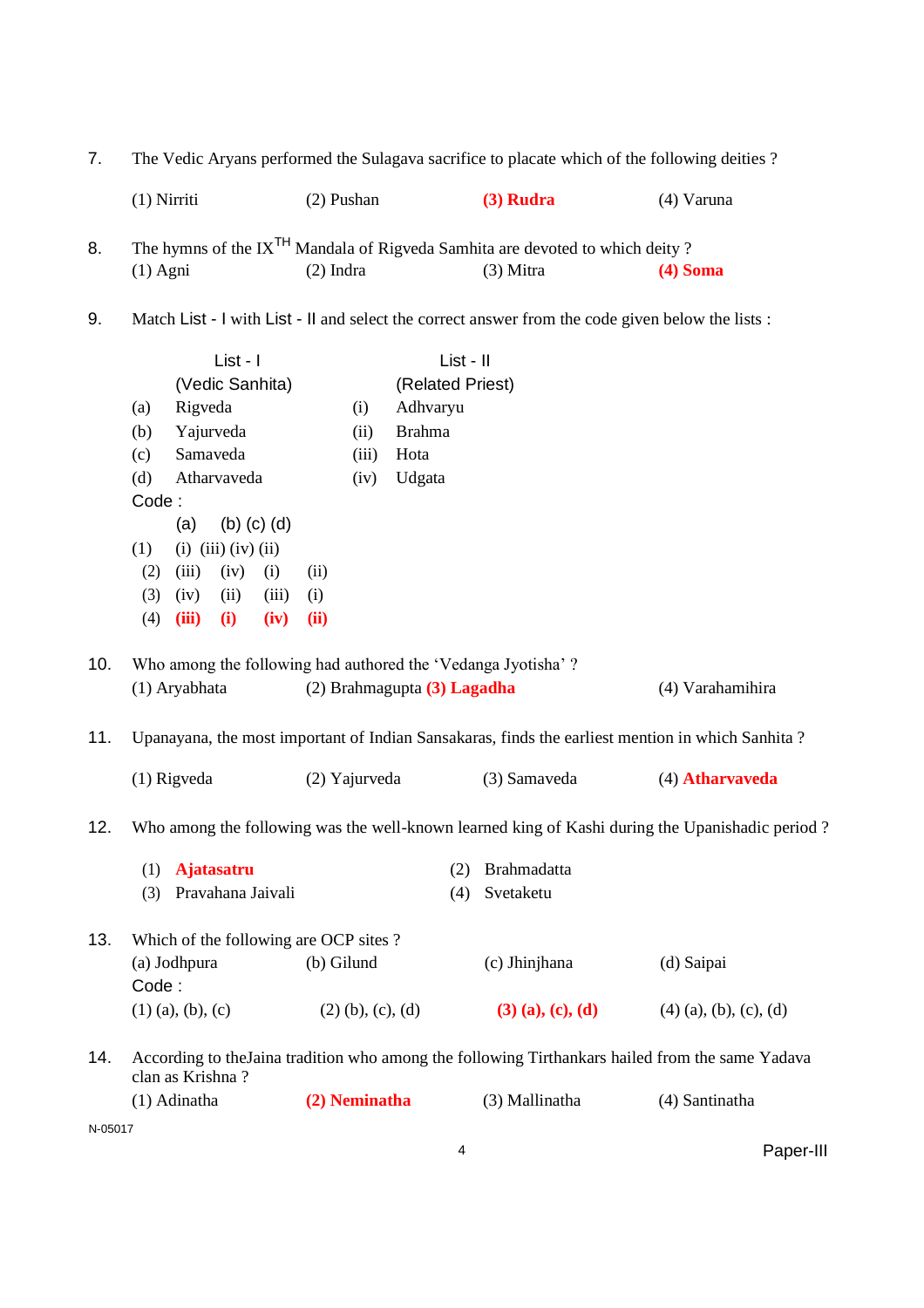| 15. | Copper harpoons have been found at which of the following?                                                                                                                                                                                                                                                                                                                                                                                                                                                                                                                                    |                       |                                                      |            |                                                                                                            |                                                                                                      |  |  |
|-----|-----------------------------------------------------------------------------------------------------------------------------------------------------------------------------------------------------------------------------------------------------------------------------------------------------------------------------------------------------------------------------------------------------------------------------------------------------------------------------------------------------------------------------------------------------------------------------------------------|-----------------------|------------------------------------------------------|------------|------------------------------------------------------------------------------------------------------------|------------------------------------------------------------------------------------------------------|--|--|
|     |                                                                                                                                                                                                                                                                                                                                                                                                                                                                                                                                                                                               |                       | (a) Ahichchhatra (b) Ayodhya                         |            | (c) Hastinapur                                                                                             | (d) Sisupalgarh                                                                                      |  |  |
|     | Code:                                                                                                                                                                                                                                                                                                                                                                                                                                                                                                                                                                                         |                       |                                                      |            |                                                                                                            |                                                                                                      |  |  |
|     |                                                                                                                                                                                                                                                                                                                                                                                                                                                                                                                                                                                               | $(1)$ (a) and (b)     | $(2)$ (b) and (c)                                    |            | $(3)$ (a) and (d)                                                                                          | $(4)$ (c) and (d)                                                                                    |  |  |
| 16. |                                                                                                                                                                                                                                                                                                                                                                                                                                                                                                                                                                                               |                       | welcoming the Buddha would be fined 500 karshapanas? |            | Which of the following contemporary states issued the mandate that any person found to be                  |                                                                                                      |  |  |
|     |                                                                                                                                                                                                                                                                                                                                                                                                                                                                                                                                                                                               | $(1)$ Avanti          | $(2)$ Malla                                          |            | $(3)$ Sakya                                                                                                | (4) Vatsa                                                                                            |  |  |
| 17. |                                                                                                                                                                                                                                                                                                                                                                                                                                                                                                                                                                                               |                       |                                                      |            |                                                                                                            | Who among the following had been teachers of Siddhartha Gautam before he attained enlightenment?     |  |  |
|     | (a)                                                                                                                                                                                                                                                                                                                                                                                                                                                                                                                                                                                           | Alara Kalama          |                                                      | (b)        | Kasyapa                                                                                                    |                                                                                                      |  |  |
|     | (c)                                                                                                                                                                                                                                                                                                                                                                                                                                                                                                                                                                                           | Makkhali Gosala       |                                                      | (d)        | Udraka Ramaputra                                                                                           |                                                                                                      |  |  |
|     | Code:                                                                                                                                                                                                                                                                                                                                                                                                                                                                                                                                                                                         |                       |                                                      |            |                                                                                                            |                                                                                                      |  |  |
|     | (1)                                                                                                                                                                                                                                                                                                                                                                                                                                                                                                                                                                                           | $(a)$ only            | $(2)$ (a) and (c)                                    |            | $(3)$ (a) and (d)                                                                                          | $(4)$ (b) and (d)                                                                                    |  |  |
| 18. |                                                                                                                                                                                                                                                                                                                                                                                                                                                                                                                                                                                               |                       | Earliest remains of Jaina art have been found at :   |            |                                                                                                            |                                                                                                      |  |  |
|     |                                                                                                                                                                                                                                                                                                                                                                                                                                                                                                                                                                                               | (1) Badami            | $(2)$ Bhilsa                                         |            | (3) Ellora                                                                                                 | $(4)$ Mathura                                                                                        |  |  |
| 19. | Given below are two statements, one labelled as Assertion (A) and the other as<br>Reason (R).<br>Assertion (A) : Buddha denied the authority of the Vedas and the Vedic gods.<br>Reason $(R)$ : He was against the Brahmanas.<br>In the context of the above two statements which of the following is correct?<br>Both $(A)$ and $(R)$ are true and $(R)$ is the correct explanation of $(A)$ .<br>(1)<br>Both $(A)$ and $(R)$ are true, but $(R)$ is not the correct explanation of $(A)$ .<br>(2)<br>$(A)$ is true, but $(R)$ is false.<br>(3)<br>$(A)$ is false, but $(R)$ is true.<br>(4) |                       |                                                      |            |                                                                                                            |                                                                                                      |  |  |
| 20. |                                                                                                                                                                                                                                                                                                                                                                                                                                                                                                                                                                                               | bare hands?           |                                                      |            |                                                                                                            | The followers of which religious sect of early India did not carry an alms-bowl and received alms in |  |  |
|     |                                                                                                                                                                                                                                                                                                                                                                                                                                                                                                                                                                                               | $(1)$ Ajivikas        | (2) Charvakas                                        |            | (3) Jatilas                                                                                                | (4) Niganthas                                                                                        |  |  |
| 21. | (a)<br>(c)<br>Code:                                                                                                                                                                                                                                                                                                                                                                                                                                                                                                                                                                           | Kanchipuram<br>Madura |                                                      | (b)<br>(d) | Which of the following towns are said to have been venues of the Tamil Sangams?<br>Kapatapuram<br>Tanjavur |                                                                                                      |  |  |
|     | (1)                                                                                                                                                                                                                                                                                                                                                                                                                                                                                                                                                                                           | $(a)$ and $(b)$       | $(2)$ (b) and (c)                                    |            | $(3)$ (a) and (c)                                                                                          | $(4)$ (c) and (d)                                                                                    |  |  |
|     |                                                                                                                                                                                                                                                                                                                                                                                                                                                                                                                                                                                               |                       |                                                      |            |                                                                                                            |                                                                                                      |  |  |

 $N-05017$  Paper-III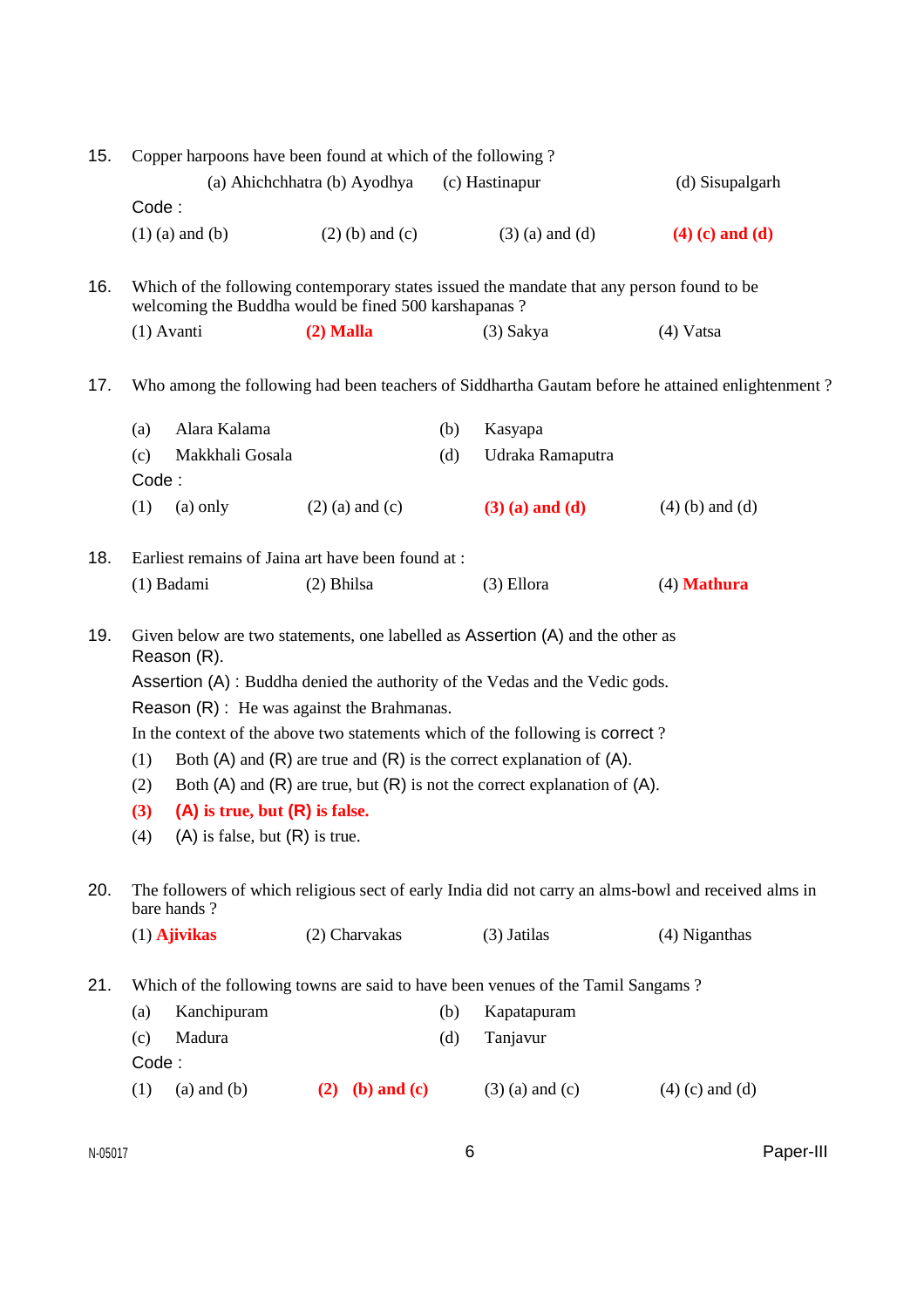- 22. What does the term 'Bhumichchhidra', as mentioned in the chapter entitled 'Bhumichchhidra Vidhanam' of Kautilya's Arthasastra, mean ?
	- (1) Cultivable Land **(2) Uncultivable Land**
	- (3) Demarcated Land (4) Donated Land
- 23. Given below are two statements one labelled as Assertion (A) and the other as Reason (R).

Assertion (A) : Megasthanes, the Greek envoy to the Mauryan court, who wrote a detailed account of the then India, declared that there were no slaves in India.

Reason (R) : He was certainly wrong. Different types of slavery are recognised in ancient Indian Smriti literature and other works.

In the context of the above two statements which of the following is correct ?

- (1) Both  $(A)$  and  $(R)$  are true and  $(R)$  is the correct explanation of  $(A)$ .
- **(2) Both (A) and (R) are true, but (R) is not the correct explanation of (A).**
- (3) (A) is true, but  $(R)$  is false.
- (4) (A) is false, but  $(R)$  is true.
- 24. Yapaniya is a branch of :

(1) Buddhism **(2) Jainism** (3) Saivism (4) Vaisnavism

25. Arrange the following works in the chronological order :

| (a)    | Buddhacharita              | (b) | Harshacharita      |
|--------|----------------------------|-----|--------------------|
|        | (c) Mahaviracharita        | (d) | Ramcharita         |
| Code : |                            |     |                    |
|        | $(1)$ (a), (c), (b), (d)   | (2) | (a), (b), (c), (d) |
|        | $(3)$ $(d), (a), (b), (c)$ | (4) | (d), (a), (c), (b) |

26. Which of the following inscriptions makes the earliest reference to zero ?

- (1) Aphasad inscription of Aditysena
- **(2) Gwalior inscription of Mihira Bhoja**
- (3) Hathigumpha inscription of Kharavela
- (4) Nasik inscription of Gautamiputra Satakarni
- 27. Buddha is depicted in an anthropomorphic form for the first time on the coins of :
	- (1) Kujula Kadphises (2) **Kanishk I**
	- (3) Menander (4) Vasudeva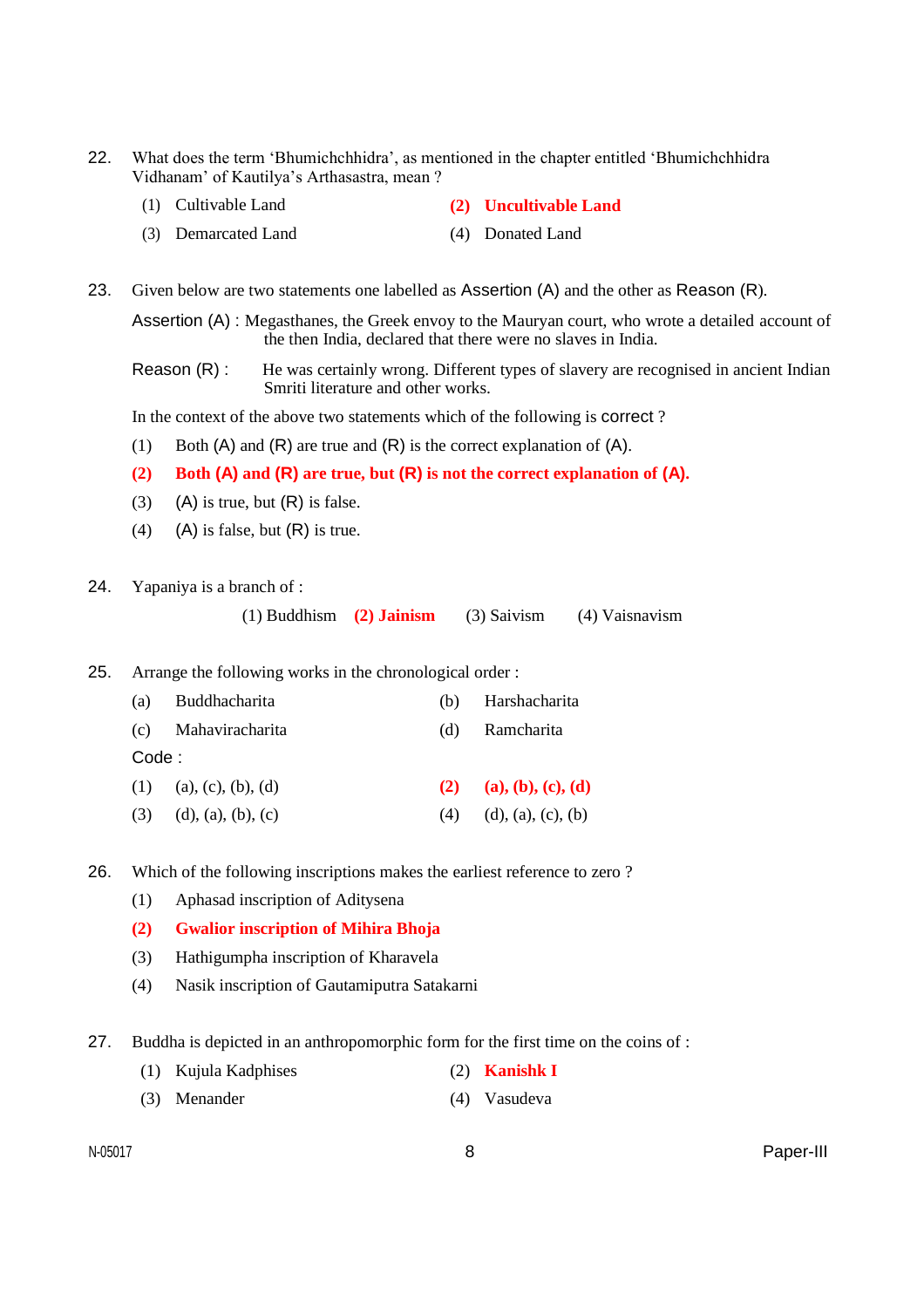28. Arrange the following Eras in the chronological order :

| (a)    | Kali Era               | (b) | Saka Era           |
|--------|------------------------|-----|--------------------|
|        | (c) Valabhi Era        | (d) | Vikrama Era        |
| Code : |                        |     |                    |
|        | (1) (a), (d), (b), (c) | (2) | (a), (b), (c), (d) |
| (3)    | (d), (b), (c), (a)     | (4) | (d), (c), (b), (a) |

29. On which of the following coins Lord Vishnu is depicted as giving three round objects to a king ?

(1) Asvamedha type of Kumaragupta I

### **(2) Chakravikram type of Chandragupta II**

- (3) Standard type of Samudragupta
- (4) Tiger slayer type of Samudragupta

30. Match List - I with List - II and select the correct answer from the code given below the lists :

|     | List - I<br>(Ajanta painting)                                                                      |       | List - II<br>(Cave) |
|-----|----------------------------------------------------------------------------------------------------|-------|---------------------|
| (a) | Bodhisattva Avalokiteswara Padmapani                                                               | (1)   | No.1                |
| (b) | <b>Dying Princess</b>                                                                              | (11)  | No. 10              |
| (c) | Mother and child                                                                                   | (111) | No. 16              |
| (d) | Scenes from Chhadanta Jataka, such as depiction<br>of Bodhisattva as white elephant with six teeth | (1V)  | No. 17              |

Code :

- (a) (b) (c) (d)
- $(1)$   $(ii)$   $(iv)$   $(i)$   $(iii)$
- (2) (i) (iii) (ii) (iv)
- $(3)$   $(ii)$   $(i)$   $(iv)$   $(iii)$
- **(4) (i) (iii) (iv) (ii)**
- 31. Which of the following is correctly matched ?
	- (1) Aparajitaprichchha Philosophy (2) Ashtangasangrha Yoga
	- (3) **Brahma Siddhanta - Astronomy** (4) Lilavati Drama
- -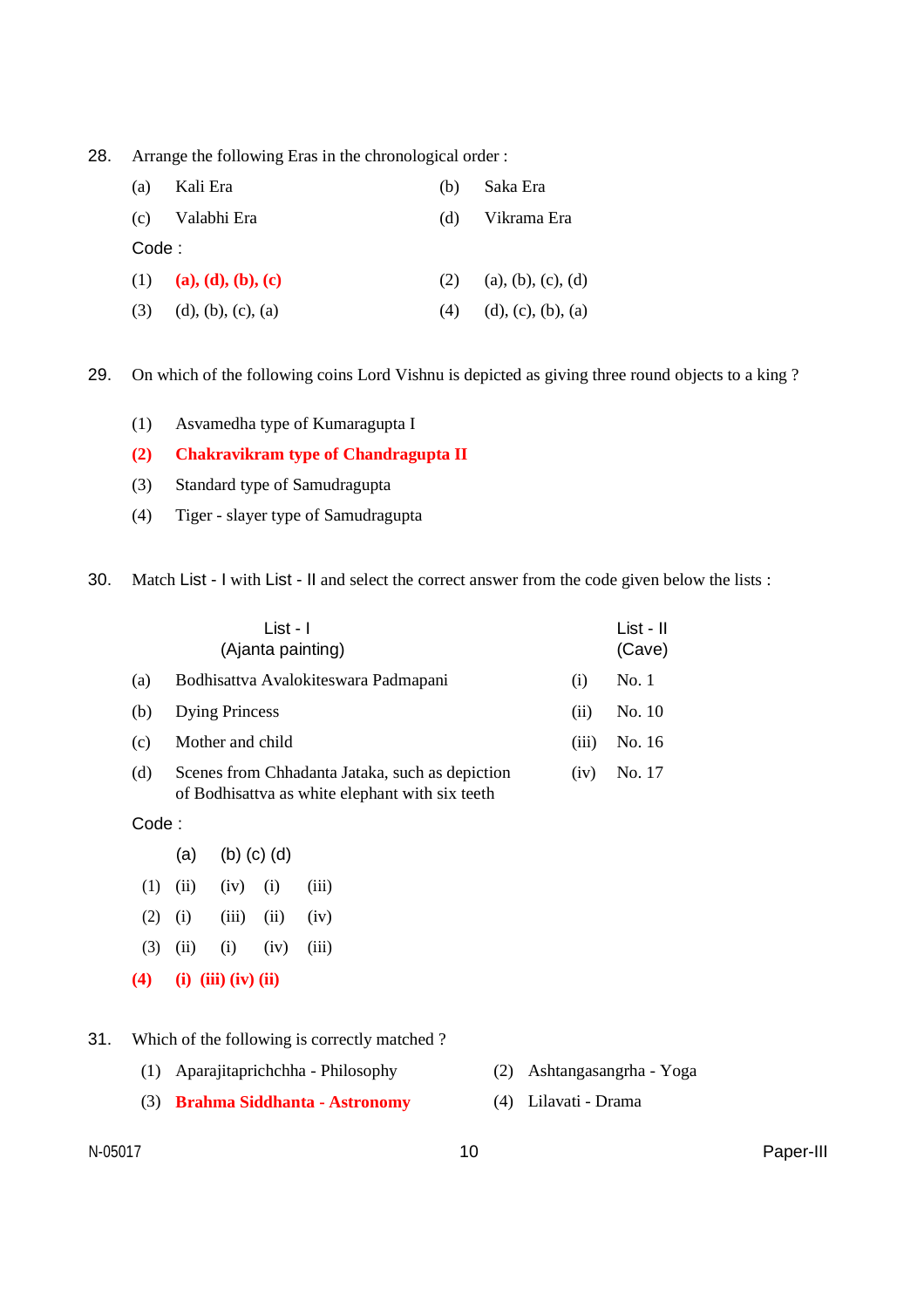32. Match List - I with List - II and select the correct answer from the code given below the lists :

|         | List - I                                       |                 |                    |                              |                                                            |       | List - II                                                                                     |                 |  |
|---------|------------------------------------------------|-----------------|--------------------|------------------------------|------------------------------------------------------------|-------|-----------------------------------------------------------------------------------------------|-----------------|--|
|         | (Sculpture)<br>Chatushpada Shiva<br>(a)<br>(i) |                 |                    |                              |                                                            |       | (Site)<br>Elephanta                                                                           |                 |  |
|         | (b)                                            |                 |                    | Dancing Nataraja             |                                                            | (ii)  | Khajuraho                                                                                     |                 |  |
|         | (c)                                            |                 | Salabhanjika       |                              |                                                            | (iii) | Madurai                                                                                       |                 |  |
|         | (d)                                            |                 | Trimurti Siva      |                              |                                                            | (iv)  | Sanchi                                                                                        |                 |  |
|         | Code:                                          |                 |                    |                              |                                                            |       |                                                                                               |                 |  |
|         |                                                | (a)             |                    | $(b)$ $(c)$ $(d)$            |                                                            |       |                                                                                               |                 |  |
|         | (1)                                            | (ii)            | (iii)              | (iv)                         | (i)                                                        |       |                                                                                               |                 |  |
|         | (2)                                            | (i)             | (ii)               | (iii)                        | (iv)                                                       |       |                                                                                               |                 |  |
|         | (3)                                            | (iii)           | (iv)               | (ii)                         | (i)                                                        |       |                                                                                               |                 |  |
|         | (4)                                            | (ii)            | (i)                | (iv)                         | (iii)                                                      |       |                                                                                               |                 |  |
| 33.     |                                                |                 |                    |                              |                                                            |       | Which stone has been used in the building of Mamallapuram temples ?                           |                 |  |
|         | $(1)$ Basalt                                   |                 |                    |                              | $(2)$ Granite                                              |       | (3) Sandstone                                                                                 | (4) Schist      |  |
| 34.     |                                                |                 |                    |                              | Arrange the following temples in the chronological order : |       |                                                                                               |                 |  |
|         | (a)                                            |                 |                    |                              | Dashavatara temple Deogarh                                 |       |                                                                                               |                 |  |
|         | (b)                                            |                 |                    |                              | Lingaraja temple Bhubaneshwar                              |       |                                                                                               |                 |  |
|         | (c)                                            |                 |                    |                              | Mahabodhi temple Bodhagaya                                 |       |                                                                                               |                 |  |
|         | (d)                                            |                 |                    | Sun temple Modhera           |                                                            |       |                                                                                               |                 |  |
|         | Code:                                          |                 |                    |                              |                                                            |       |                                                                                               |                 |  |
|         | (1)                                            |                 | (a), (b), (c), (d) |                              |                                                            |       | (2) (a), (c), (b), (d)                                                                        |                 |  |
|         | (3)                                            |                 | (c), (a), (d), (b) |                              |                                                            | (4)   | (c), (b), (d), (a)                                                                            |                 |  |
| 35.     |                                                |                 |                    |                              |                                                            |       | In the absence of a son, who among the following has accepted the rights of women to inherit? |                 |  |
|         |                                                | (1) Baudhayana  |                    |                              | $(2)$ Manu                                                 |       | (3) Parasara                                                                                  | (4) Yajnavalkya |  |
| 36.     |                                                |                 |                    |                              |                                                            |       | Who among the following were important philosophers of the Vijnanavada school?                |                 |  |
|         | (a)                                            | Asanga          |                    |                              | (b) Dignaga                                                |       | (c) Dharmakirti                                                                               | (d) Vasubandhu  |  |
|         | Code:                                          |                 |                    |                              |                                                            |       |                                                                                               |                 |  |
|         | (1)                                            | $(a)$ and $(d)$ |                    | only                         |                                                            |       | $(2)$ (a), (b) and (c) only                                                                   |                 |  |
|         | (3)                                            |                 |                    | $(b)$ , $(c)$ and $(d)$ only |                                                            |       | (4) (a), (b), (c) and (d)                                                                     |                 |  |
| 37.     |                                                |                 |                    |                              | Who taught the doctrine of Prapatti?                       |       |                                                                                               |                 |  |
|         |                                                | $(1)$ Basava    |                    |                              | (2) Madhva                                                 |       | (3) Ramanuja                                                                                  | (4) Sankara     |  |
| N-05017 |                                                |                 |                    |                              |                                                            |       |                                                                                               |                 |  |
|         |                                                |                 |                    |                              |                                                            | 12    |                                                                                               | Paper-III       |  |
|         |                                                |                 |                    |                              |                                                            |       |                                                                                               |                 |  |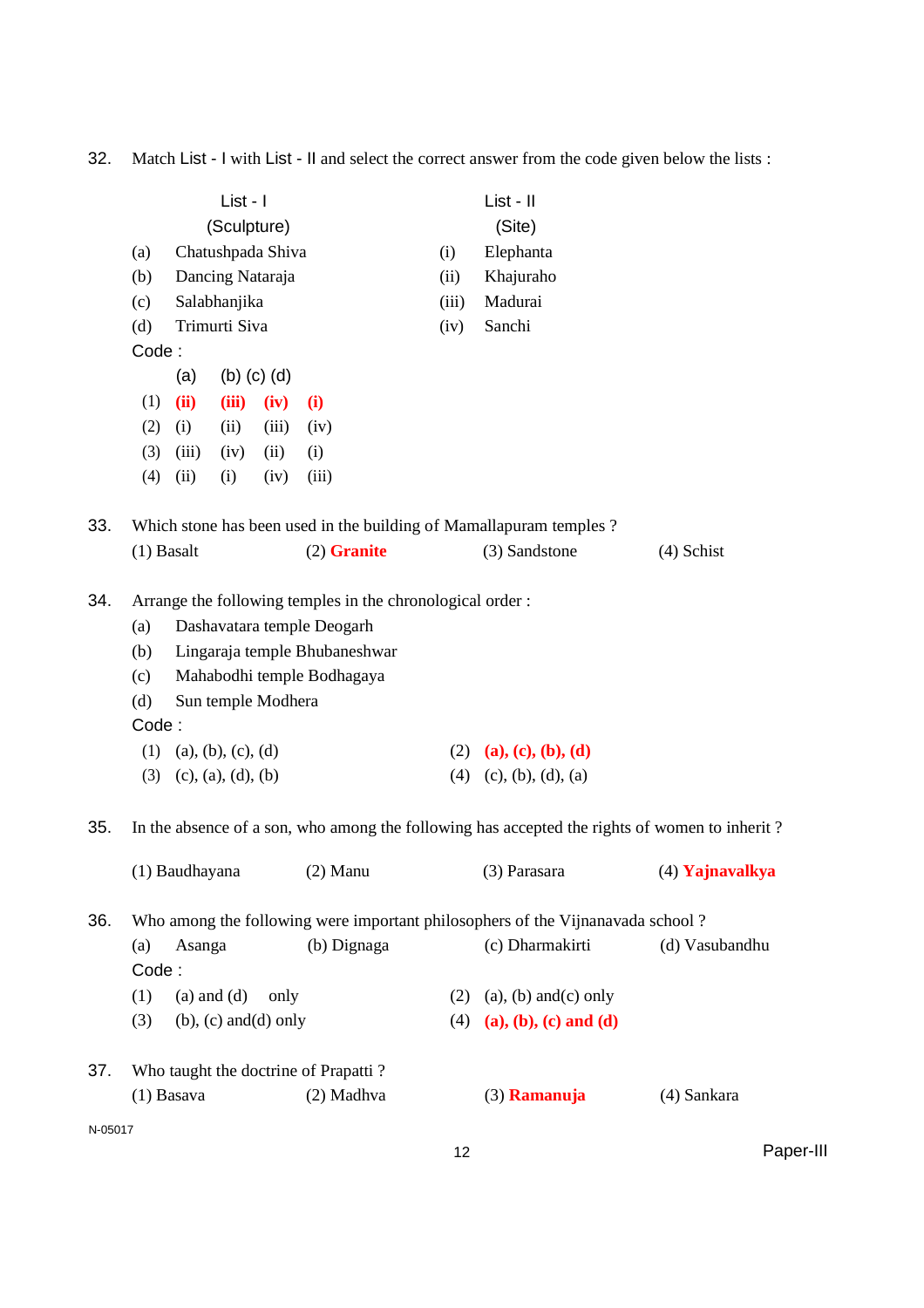38. Arrange the following monuments in the chronological order :

|     | (a)   | Bhitargaon brick temple       |                   |     | Lad Khan temple, Aihole                                                        |                   |  |
|-----|-------|-------------------------------|-------------------|-----|--------------------------------------------------------------------------------|-------------------|--|
|     | (c)   | Parsvanatha temple, Khajuraho |                   | (d) | Pujashila-prakara, Madhyamika                                                  |                   |  |
|     | Code: |                               |                   |     |                                                                                |                   |  |
|     | (1)   | (a), (d), (b), (c)            |                   | (2) | (d), (a), (b), (c)                                                             |                   |  |
|     | (3)   | (d), (b), (c), (a)            |                   | (4) | (a), (b), (c), (d)                                                             |                   |  |
| 39. |       |                               |                   |     | Which of the following ports were located on the eastern coast of South India? |                   |  |
|     | (a)   | Kaveripattinam                |                   | (b) | Korkai                                                                         |                   |  |
|     | (c)   | Musiri                        |                   | (d) | Tondi                                                                          |                   |  |
|     | Code: |                               |                   |     |                                                                                |                   |  |
|     | (1)   | $(a)$ and $(b)$               | $(2)$ (b) and (c) |     | $(3)$ (a) and (d)                                                              | $(4)$ (c) and (d) |  |

40. Which one of the following is an important source for the study of ancient culture of Kashmir ?

- (1) Himvat Khanda of Skanda Purana
- (2) Matsya Purana
- **(3) Nilmata Purana**
- (4) Vishnudharmottara Purana
- 41. Which of the Sultan narrated the following incident of his childhood ?

'Once a member of the family gave me a small piece of money and said : "Go to the market and bring me some grapes." I lost the money in the way and as I was of tender age, I began to cry out of fear ... A *durwesh* took me by hand, and purchased some grapes for me. He then asked, "When you attain to power and dominion will you always regard devotees and ascetics with reverence, and watch over their welfare ?" I gave him my promise.' :

- (1) Sultan Qutbuddin Aibek (2) **Sultan Iltutmish**
	-
- (3) Sultan Balban (4) Sultan Jalaluddin Khalji
- 42. Match List I with List II and select the correct answer from the code given below the lists :

|         |       | List - I |                             |                   |                           |       | List - II  |           |
|---------|-------|----------|-----------------------------|-------------------|---------------------------|-------|------------|-----------|
|         |       | (Sufi)   |                             |                   |                           |       | (Silsilah) |           |
|         | (a)   |          | Shaikh Nuruddin             |                   |                           | (i)   | Naqshbandi |           |
|         | (b)   |          |                             |                   | Shaikh Bahauddin Zakariya | (ii)  | Chishti    |           |
|         | (c)   |          | Shaikh Ahmad Sirhindi       |                   |                           | (iii) | Suhrawardi |           |
|         | (d)   |          | <b>Shaikh Gesu Daraz</b>    |                   |                           | (iv)  | Rishi      |           |
|         | Code: |          |                             |                   |                           |       |            |           |
|         |       | (a)      |                             | $(b)$ $(c)$ $(d)$ |                           |       |            |           |
|         | (1)   | (i)      | (iv)                        | (ii)              | (iii)                     |       |            |           |
|         | (2)   | (iv)     | (iii)                       | (i)               | (ii)                      |       |            |           |
|         | (3)   | (iii)    | (ii)                        | (iv)              | (i)                       |       |            |           |
|         | (4)   |          | $(ii)$ $(iii)$ $(i)$ $(iv)$ |                   |                           |       |            |           |
| N-05017 |       |          |                             |                   |                           |       |            |           |
|         |       |          |                             |                   |                           | 14    |            | Paper-III |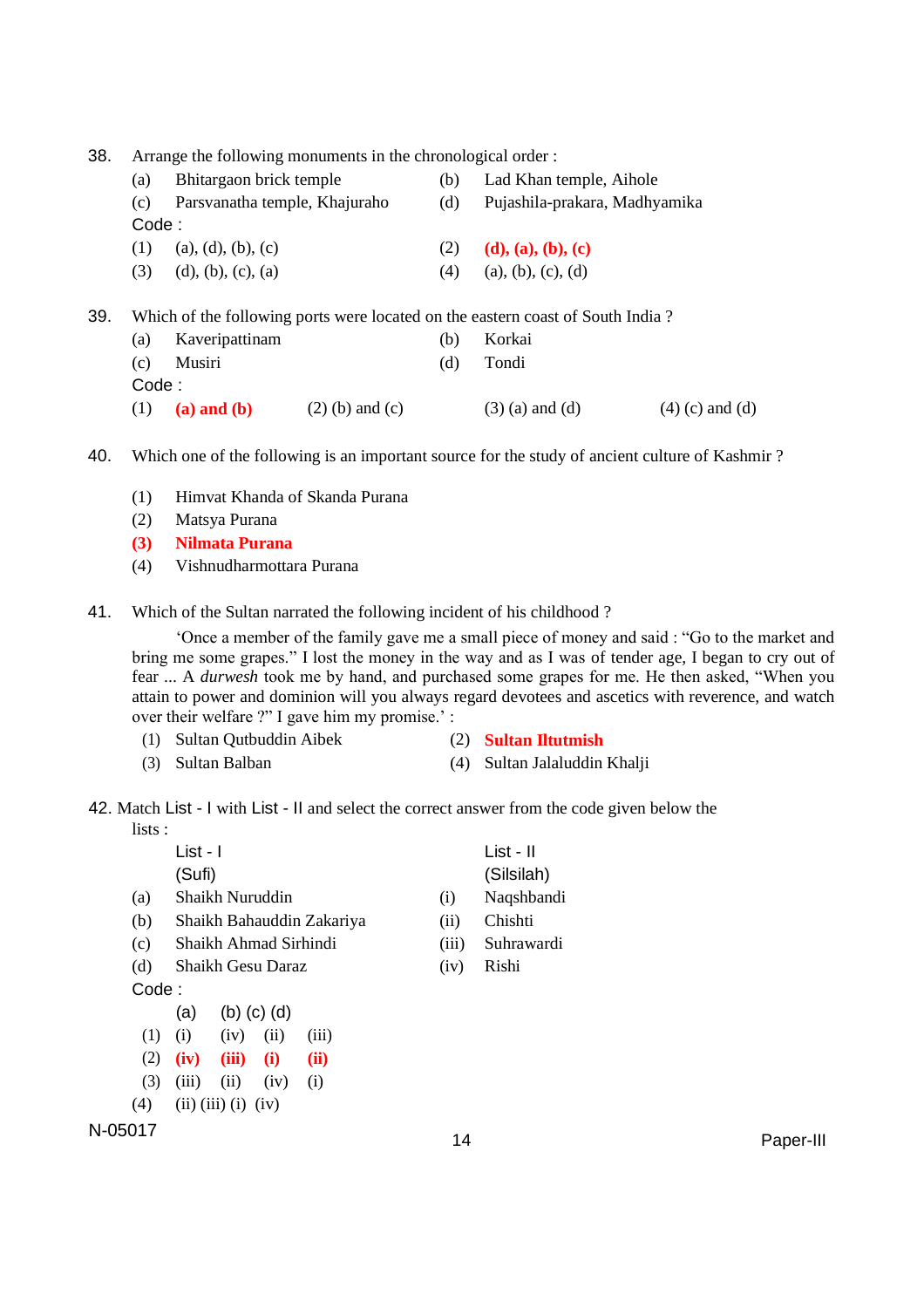- 43. Who had propagated the doctrine of *Wahdat al-Wujud* (Unity of Existence) which began to influence sufi circles in India by the latter half of the fourteenth century ?
	- (1) **Ibn al - Arabi** (2) Bayazid
	- (3) Shaikh Mubarak (4) Saiyid Muhammad
- 44. Which one of the following is not the work of Amir Khusrau ?
	- (1) *Miftahul Futuh* (2) *Naat-i Muhammadi*
	- (3) *Matlaul Anwar* (4) *Qiranus Sadain*
- 45. Who is known to have praised India as Hindustan in the following words ? 'Great is the prosperity of the country of Hindustan.

Heaven itself is jealous of this garden.

Its territories are an ornament to the face of the earth.

- (1) Amir Khusrau (2) **Isami**
- (3) Ibn Battuta (4) Hasan Nizami
- 46. Which of the Sultans of Kashmir also opened technical schools where people were taught papermaking, book-binding, and other arts which he had introduced into the state ?
	- (1) Shihabuddin (2) Sikander
	- (3) **Zain-ul Abidin** (4) Haider Shah
- 47. Which one of the following is the largest true domes in India ?
	- (1) Alai Darwaza
	- (2) Humayun's Tomb
	- (3) Tomb of Abdur Rahim Khan i Khanan
	- **(4) Gol Gumbaz, Bijapur**

48. Match List - I with List - II and select the correct answer from the code given below the lists :

- List I List II (Term) (Meaning)
- (a) Haqq-i Sharb (i) A fortified village
- (b) Hisar (ii) Religious debate
- (c) Mawas (iii) Water right, profits from canal irrigation
- (d) Munazara (iv) Fort
- 

- Code :
	- (a) (b) (c) (d)
- (1) **(iii) (iv) (i) (ii)**
- $(2)$   $(ii)$   $(iii)$   $(iv)$   $(i)$
- $(3)$  (i) (iii) (ii) (iv)
- $(4)$   $(iv)$  (ii) (i) (iii)
- N-05017<br>16 Paper-III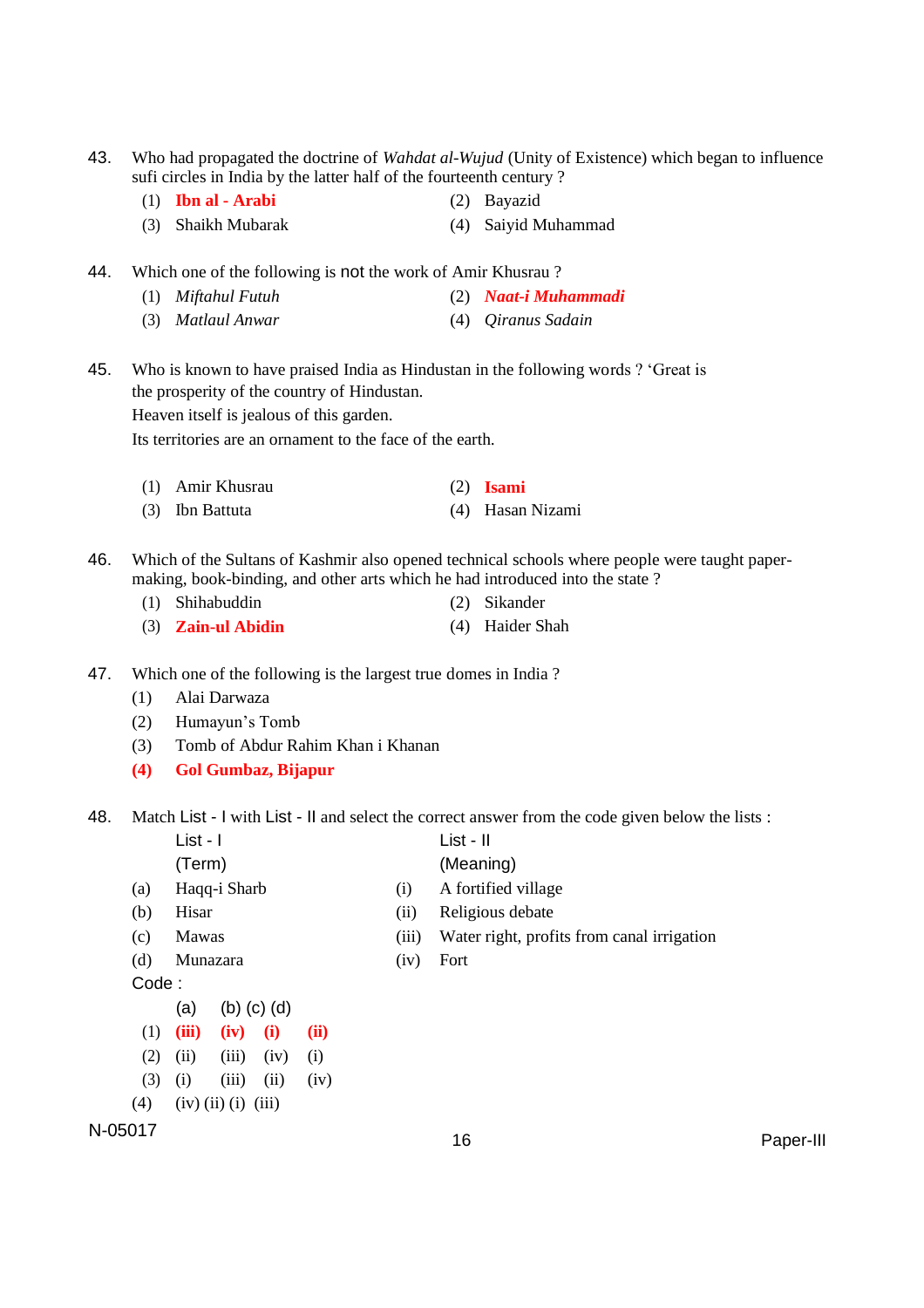- 49. Which of the following statements are correct ?
	- (a) Raja Krishna Deva Raya of Vijayanagar Empire was a gifted scholar both in Telugu and Sanskrit.
	- (b) He was also a voluminous writer, although only two of his works are extant.
	- (c) According to tradition, his court was adorned by eight celebrated poets, who were known as the *astha-diggajas.*
	- (d) He extended his patronage to Telugu, Kannada and Tamil poets alike.

Select the correct answer from the code given below :

- (1) Only (a) and (b) (2) Only (c) and (d)
- (3) Only (b), (c) and (d) (4) **(a), (b), (c) and (d)**

50. 'He restored harmony between the Vaishnavas and the Jains, and his pronouncement on this occasion almost echoes Asoka's edict of toleration'.

Who was this ruler of Vijayanagar Empire ?

| (1) Harihara I | $(2)$ Bukka I | $(3)$ Harihara II | (4) Deva Raya I |
|----------------|---------------|-------------------|-----------------|
|----------------|---------------|-------------------|-----------------|

51. Abul Fazl writes that, "He (Akbar) grieved at the departure of this memorial of former sages. He often said that the Mir was his Vakil, philosopher, physician and astronomer, and that no one could understand the amount of his grief for him. "Had he fallen into the hands of the Franks, and they had demanded all my treasurers in exchange for him, I should gladly have entered into such a profitable traffic, and have bought that precious jewel cheap".

On whose death Akbar was grieving ?

- (1) Mir Murtaza (2) Mir Muhammad Ibrahim
- (3) **Mir Fathullah Shirazi** (4) Mir Muhammad Sa'id
- 52. Which one is not the twelve edicts of emperor Jahangir ?
	- (1) Whatever on the routes there occur cases of theft and robbery, and the place is at some distance from inhabited sites, let the *j*Â*girdars* of the area layout a *serai* and mosque and dig a well, so that people settle there; if the spot is near *khalisa* territory, let its officers do the same.
	- (2) 18 Rabi I, which is my birthday, for a period of days equal to the years of my life, no animals should be slaughtered; and a prohibition of animal slaughter was likewise made for two days in every week.
	- **(3) Prophet's law (***Shari'at-i Nabawi***) which had withered like a red flower by the winter wind should be renewed.**
	- (4) A government collector or a *jagird* $\hat{A}$ *r* should not without permission inter-marry with the people of the *pargana* in which he might be.

N-05017 <sup>18</sup> Paper-III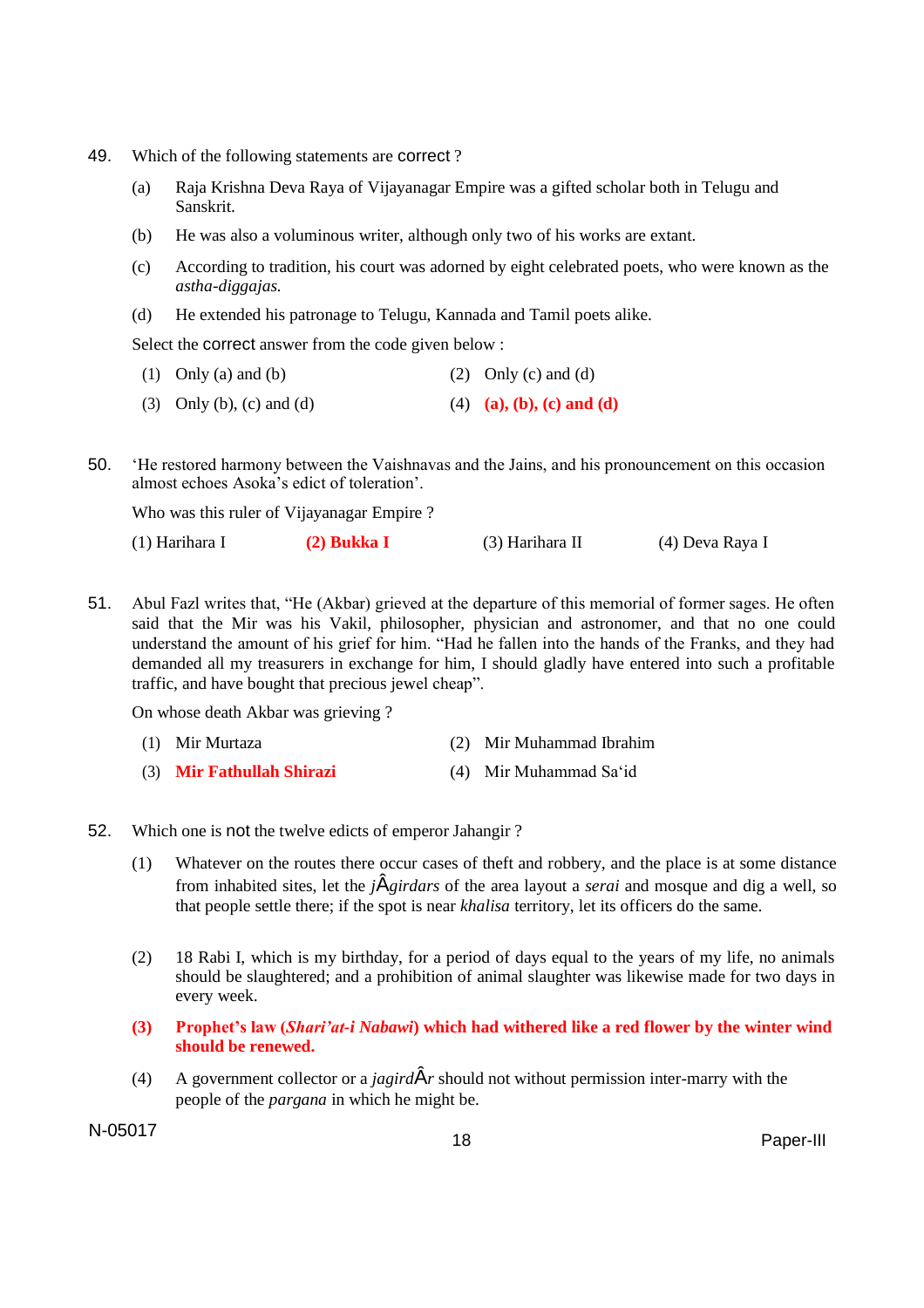53. Match List - I with List - II and select the correct answer from the code given below :

List - I List - II (Author) (Source)

(a) Sirajud-din Ali Arzu (i) *Farhang-i Jahangiri*

(b) Jamalud-din Husain Inju (ii) *Mirat-i Ahmadi*

(d) Ali Muhammad KhÂn (iv) *Tuhfat ul Hind*

Code :

- (a) (b) (c) (d)
- $(1)$   $(ii)$   $(iv)$   $(i)$   $(iii)$
- (2) **(iii) (i) (iv) (ii)**
- $(3)$  (i) (iii) (ii) (iv)
- $(4)$   $(iv)$   $(ii)$   $(iii)$   $(i)$

54. Printing in Tamil began under missionary auspices. Which was the first work printed in 1677 ?

| (1) Paramartha-Guru-Kathai | (2) Vaman Kathai |
|----------------------------|------------------|
| (3) Kiristhava Vedopadesam | (4) Virama-Muni  |

55. Which one of the following is not the biography of the nobles ?

- (1) *Zakhirat - ul Khawanin* (2) *Tazkirat-ul Umara*
- (3) *Mirat-i Ahmadi* (4) *Maasir-ul Umara*
- 56. Given below are two statements, one labelled as Assertion (A) and the other as Reason (R) :

Assertion (A) : The movement of painters from Shiraz brought about the cross-fertilisation of Shirazi and Indian art techniques which upset the rigid application of theoretical rules to contemporary Indian painting.

Reason (R) : A major watershed in Indo-Persian painting is the *Nimat-Nama* illustrated in Malwa in the early sixteenth century.

In the context of the above two statements which of the following is correct ?

### **(1) Both (A) and (R) are true and (R) is the correct explanation of (A).**

- (2) Both  $(A)$  and  $(R)$  are true, but  $(R)$  is not the correct explanation of  $(A)$ .
- (3) (A) is true, but  $(R)$  is false.
- (4) (A) is false, but  $(R)$  is true.

# N-05017 <sup>20</sup> Paper-III

- 
- 
- (c) Mirza JÂn (iii) *Chiragh-i Hidayat*
	-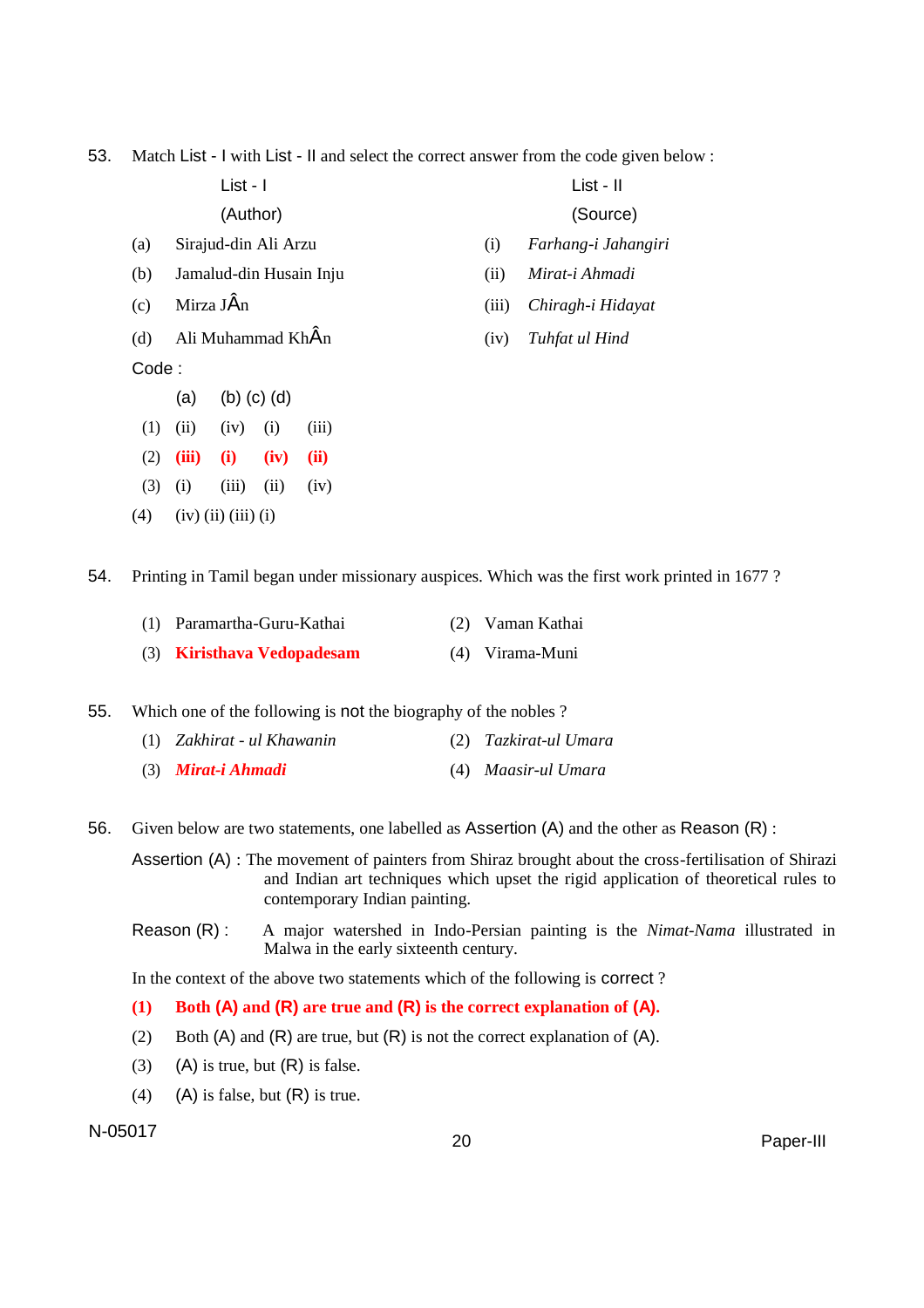57. Given below are two statements, one labelled as Assertion (A) and the other labelled as Reason (R) :

Assertion (A) : By the sixteenth century Hindu Service castes - Khatris, Kayasths, Brahmins and others became indispensable in the operation of government.

Reason (R) : They supplied young recruits to serve as apprentices who already, through training in the family, had been schooled in official Persian terminology, accounting, and reporting methods as well as the difficult chancery script.

In the context of the above two statements which of the following is correct ?

- **(1) Both (A) and (R) are true and (R) is the correct explanation of (A).**
- (2) Both  $(A)$  and  $(R)$  are true, but  $(R)$  is not the correct explanation of  $(A)$ .
- (3) (A) is true, but  $(R)$  is false.
- (4) (A) is false, but  $(R)$  is true.
- 58. Who among the following wrote a letter to a friend to let Balkrishan copy, from a book in the latter's possession, the poem (*qasida*), *Bahr-i Abrar* : "If the friend would not trust him with the book, Balkrishan will sit in your mosque for one or two days and transcribe it there."?
	- (1) Abdul Haq (2) **Shaikh Jalal Hisari**
	- (3) Muhammad Ghaus Shattari (4) Shaikh Munawwar
- 59. Given below are two statements one labelled as Assertion (A) and the other labelled as Reason (R) :

Assertion (A) : It was the college of Fort William that made printing and publishing in the classical and vernacular languages possible in India on a large scale.

Reason (R) : Like James Mill, Cornwallis distrusted oriental despotism and sought legal solutions to socio-cultural problems of India.

In the context of the above two statements which of the following is correct ?

- (1) Both  $(A)$  and  $(R)$  are true and  $(R)$  is the correct explanation of  $(A)$ .
- **(2) Both (A) and (R) are true but (R) is not the correct explanation of (A).**
- (3) (A) is true, and  $(R)$  is false.
- (4) (A) is false, but  $(R)$  is true.

N-05017 22 Paper-III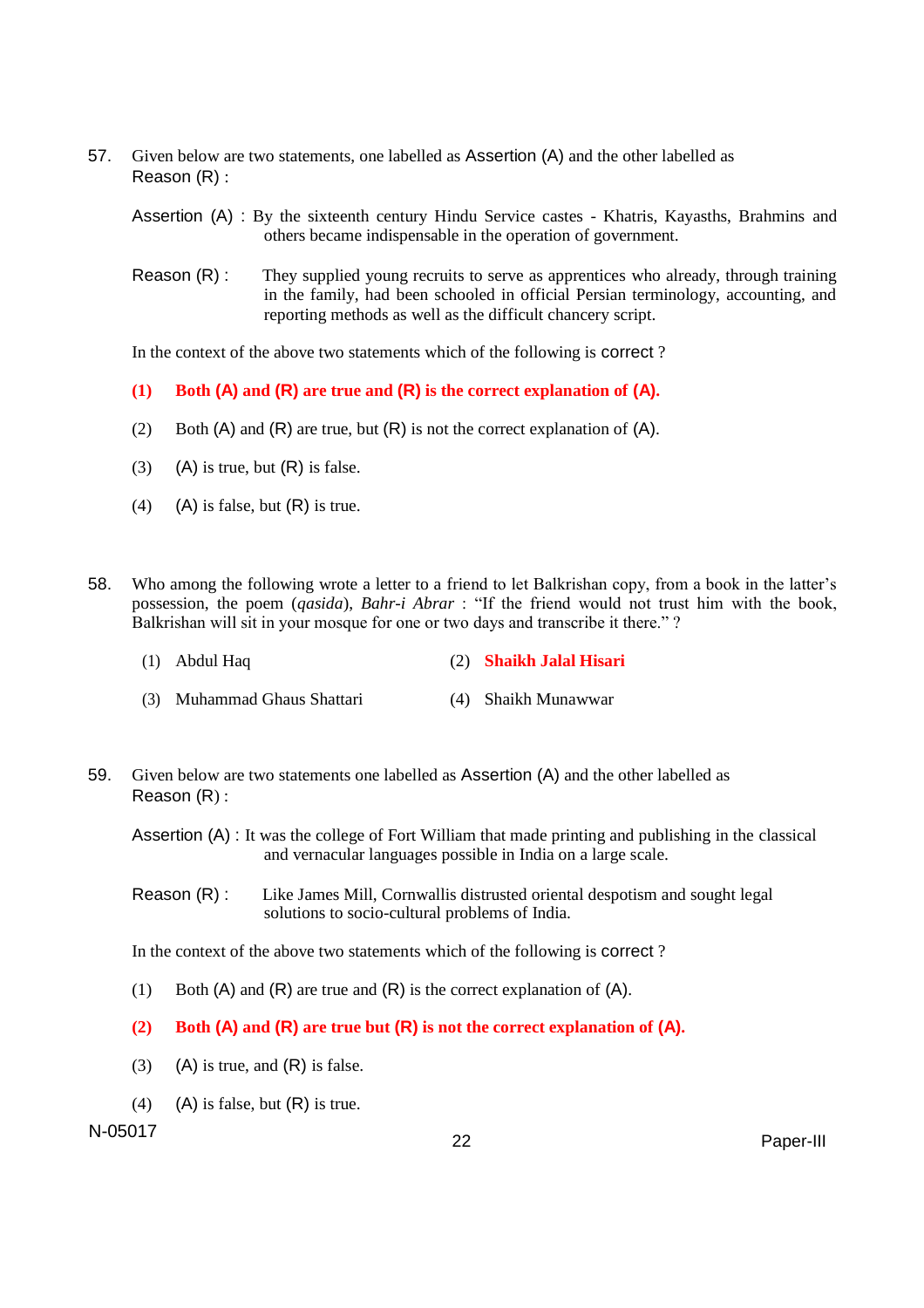60. Match List - I with List - II and select the correct answer from the code given below :

- 
- (a) K. Veereshalingam Pantulu (i) Ved Samaj
- (b) Sridharula Naidu (ii) Brahmo Samaj
- 
- Code :
	- (a) (b) (c) (d)
- $(1)$   $(ii)$   $(iv)$   $(iii)$   $(i)$
- $(2)$   $(iv)$   $(iii)$   $(i)$   $(ii)$
- (3) **(ii) (i) (iv) (iii)**
- $(4)$  (i) (ii) (iv) (iii)

List - I List - II

(Persons) (Organisation)

- 
- 
- (c) George Arundale (iii) Prarthana Samaj
- (d) Atmaram Pandurang (iv) Theosophical Society

- 61. Who said, "Before Asia is in a position to co-operate with the cultures of Europe, she must base her own structure on a synthesis of all the different cultures which she has." ?
	- (1) Keshub Chandra Sen
	- (2) Swami Vivekanand
	- **(3) Rabindranath Tagore**
	- (4) Mrs. Annie Besant
- 62. The writings of which of the following persons have not enriched Bengali Drama ?
	- (1) Dinabandu Mitra (2) Girish Chandra Ghosh
	- (3) **Rasik Krishna Malik** (4) Madusudhan Dutt
- 63. Select the incorrect pair from the following :
	- (1) Punjab University 1882 (2) Allahabad University 1887
	- (3) **Osmania University - 1897** (4) Jamia Milia Islamia University 1920
- 64. Match List I with List II and select the correct answer from the code given below.

|       |          | List - I                    |                   |                             |                      | List - II            |
|-------|----------|-----------------------------|-------------------|-----------------------------|----------------------|----------------------|
|       | (Person) |                             |                   |                             |                      | (Journals)           |
| (a)   |          | G.A. Natesan                |                   |                             | (i)                  | <b>Rising Sun</b>    |
| (b)   |          |                             |                   | Gajula Lakshminarasu Chetti | (ii)                 | <b>Salem Patriot</b> |
| (c)   |          | Venkataroyalu Naidu         |                   |                             | (iii)                | Crescent             |
| (d)   |          | S.P. Narasimulu             |                   | (iv)                        | <b>Indian Review</b> |                      |
| Code: |          |                             |                   |                             |                      |                      |
|       | (a)      |                             | $(b)$ $(c)$ $(d)$ |                             |                      |                      |
| (1)   | (i)      | (ii)                        | (iii)             | (iv)                        |                      |                      |
| (2)   | (iv)     | (iii)                       | (i)               | (ii)                        |                      |                      |
| (3)   | (ii)     | (iv)                        | (i)               | (iii)                       |                      |                      |
| (4)   |          | $(iii)$ $(i)$ $(iv)$ $(ii)$ |                   |                             |                      |                      |

N-05017 <sup>24</sup> Paper-III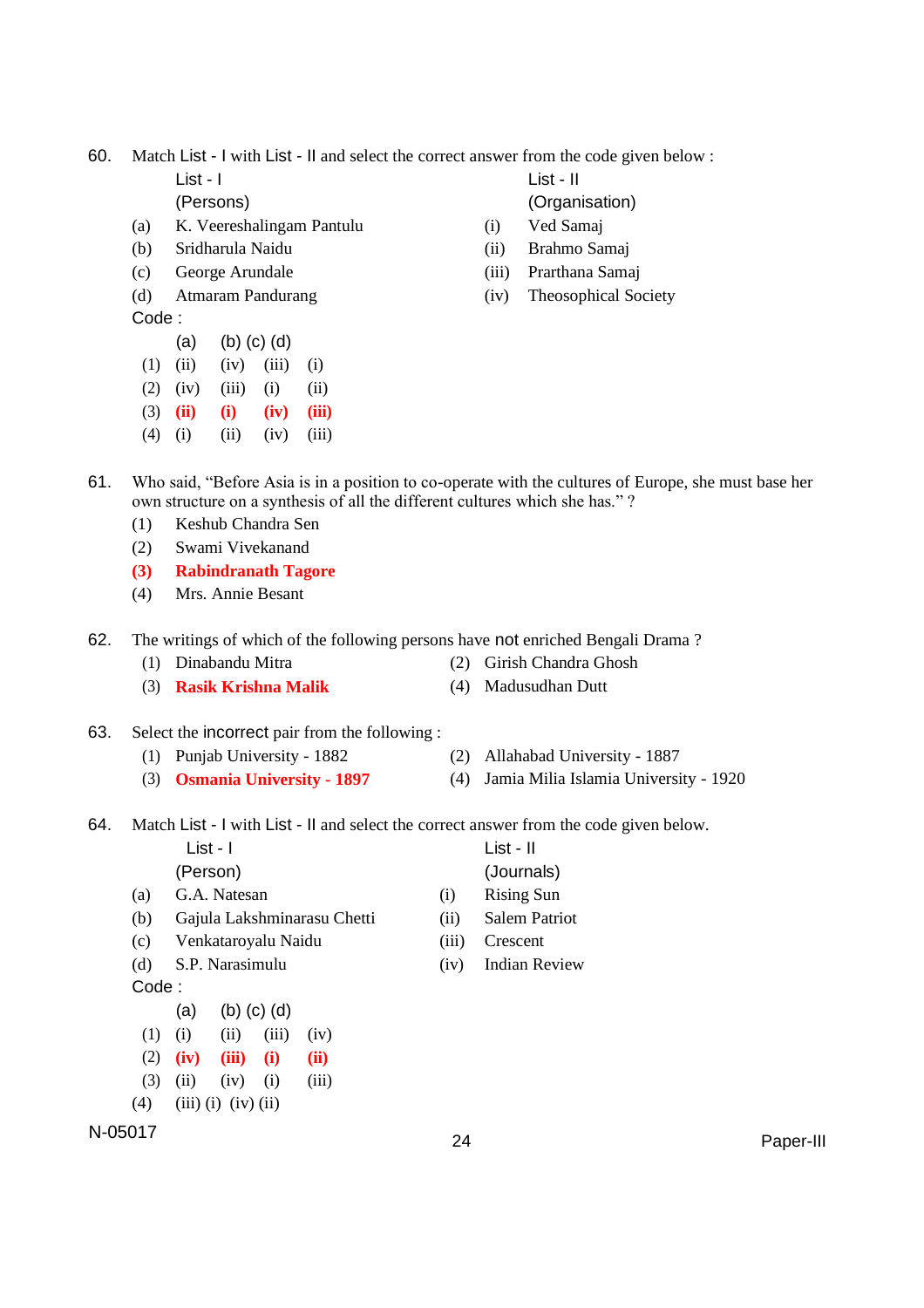65. Who said, "There are higher powers that rule the destiny of things and it may be the will of providence that the cause I represent may prosper more by my suffering than by my remaining free".

- (1) Lala Lajpat Rai (2) **Lokmanya B.G. Tilak**
- (3) Mahatma Gandhi (4) Bhagat Singh

66. Match List - I with List - II and select the correct answer from the code given below :

|                                                                                                       |                                                                                                                                                                              | List - I                  |                   |             | List - II              |                 |  |  |
|-------------------------------------------------------------------------------------------------------|------------------------------------------------------------------------------------------------------------------------------------------------------------------------------|---------------------------|-------------------|-------------|------------------------|-----------------|--|--|
|                                                                                                       |                                                                                                                                                                              | (Playwrights)             |                   | (Plays)     |                        |                 |  |  |
|                                                                                                       | (a)                                                                                                                                                                          | Madhusudan Dutt           |                   | (i)         | Tritiya Ratna          |                 |  |  |
|                                                                                                       | (b)                                                                                                                                                                          | Dinabandhu Mitra          |                   | (ii)        | Kichak Vadh            |                 |  |  |
|                                                                                                       | (c)                                                                                                                                                                          | Jyotirao Phule            |                   | (iii)       | <b>Neel Durpan</b>     |                 |  |  |
|                                                                                                       | (d)                                                                                                                                                                          | Krishnaji P. Khadilkar    |                   | (iv)        | Meghnadbadh            |                 |  |  |
|                                                                                                       | Code:                                                                                                                                                                        |                           |                   |             |                        |                 |  |  |
|                                                                                                       |                                                                                                                                                                              | (a)                       | $(b)$ $(c)$ $(d)$ |             |                        |                 |  |  |
|                                                                                                       |                                                                                                                                                                              | $(1)$ (i) (ii) (iii) (iv) |                   |             |                        |                 |  |  |
|                                                                                                       | $(2)$ (ii) (iv) (i) (iii)<br>$(3)$ (iii) (i) (ii) (iv)                                                                                                                       |                           |                   |             |                        |                 |  |  |
|                                                                                                       |                                                                                                                                                                              |                           |                   |             |                        |                 |  |  |
|                                                                                                       |                                                                                                                                                                              | $(4)$ (iv) (iii) (i) (ii) |                   |             |                        |                 |  |  |
|                                                                                                       |                                                                                                                                                                              |                           |                   |             |                        |                 |  |  |
| 67.                                                                                                   | To which region of India, belong the forms of folk performances - Khel, Lavani, Gondhal and<br>Tamasha?                                                                      |                           |                   |             |                        |                 |  |  |
|                                                                                                       |                                                                                                                                                                              | $(1)$ Bengal              | (2) Tamil Nadu    |             | (3) Andhra Pradesh     | (4) Maharashtra |  |  |
| 68.                                                                                                   | Where did Pandit V.D. Paluskar establish the first Gandharva Mahavidyalaya?                                                                                                  |                           |                   |             |                        |                 |  |  |
|                                                                                                       | $(1)$ Pune                                                                                                                                                                   |                           | (2) Baroda        | (3) Karachi |                        | $(4)$ Lahore    |  |  |
| 69.<br>Whose 'Garden City' concept inspired Edwin L. Lutyen while planning New Delhi's architecture ? |                                                                                                                                                                              |                           |                   |             |                        |                 |  |  |
|                                                                                                       | (1)                                                                                                                                                                          | <b>Ebenezer Howard</b>    |                   |             | William Emerson<br>(2) |                 |  |  |
|                                                                                                       | (3)                                                                                                                                                                          | <b>Charles Mant</b>       |                   | (4)         | F.L. Wright            |                 |  |  |
| 70.                                                                                                   | To which musical genre did the musical trinity - Tyagaraja, Muthuswami Dikshitar and Shyama Sastri<br>- made remarkable contribution in terms of both style and composition? |                           |                   |             |                        |                 |  |  |

| (1) Western Music | (2) Ghazal Sangit |
|-------------------|-------------------|
|                   |                   |

(3) **Carnatik Music** (4) Rabindra Sangeet

N-05017 26 Paper-III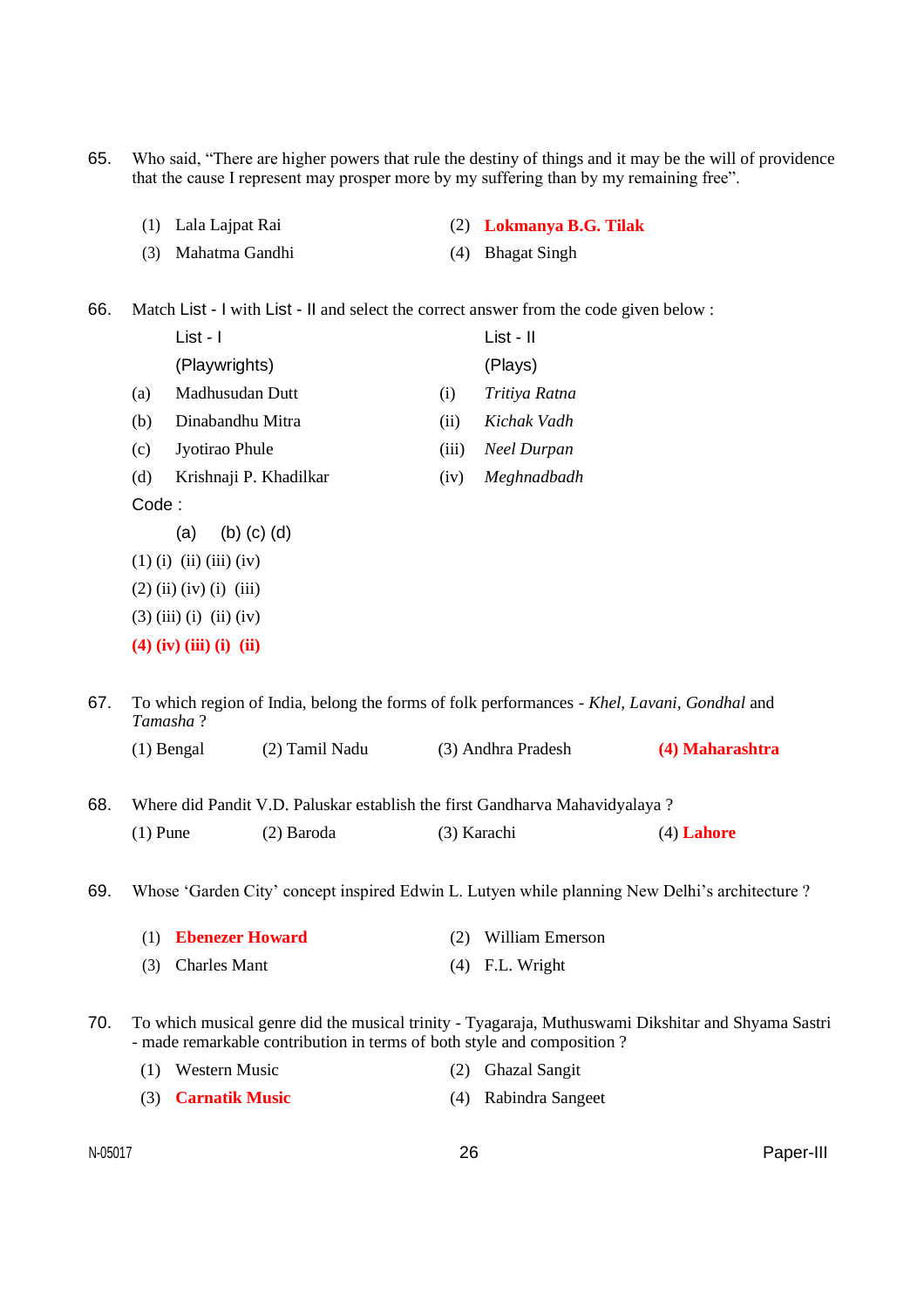71. Match List - I with List - II and select the correct answer from the code given below :

|     | List - I                                                                                |                          |                  |      |       |       | List - II                                                                                  |                                                                                      |  |  |
|-----|-----------------------------------------------------------------------------------------|--------------------------|------------------|------|-------|-------|--------------------------------------------------------------------------------------------|--------------------------------------------------------------------------------------|--|--|
|     | (Author)                                                                                |                          |                  |      |       |       | (Works)                                                                                    |                                                                                      |  |  |
|     | (a)                                                                                     | Rukhmini Devi            |                  |      |       | (i)   |                                                                                            | India's Kathak Dance                                                                 |  |  |
|     | (b)                                                                                     | Sonal Mansingh           |                  |      |       | (ii)  |                                                                                            | <b>Indian Classical Dance</b>                                                        |  |  |
|     | (c)                                                                                     | <b>Reginald Massey</b>   |                  |      |       | (iii) | Incredible India: Classical Dances                                                         |                                                                                      |  |  |
|     | Kapila Vatsayan<br>(d)                                                                  |                          |                  |      |       | (iv)  |                                                                                            | <b>Bharat Natya</b>                                                                  |  |  |
|     | Code:                                                                                   |                          |                  |      |       |       |                                                                                            |                                                                                      |  |  |
|     |                                                                                         | $(b)$ $(c)$ $(d)$<br>(a) |                  |      |       |       |                                                                                            |                                                                                      |  |  |
|     | (1)                                                                                     | (ii)                     | (i)              | (iv) | (iii) |       |                                                                                            |                                                                                      |  |  |
|     | (2)                                                                                     | (iv)                     | (iii)            | (i)  | (ii)  |       |                                                                                            |                                                                                      |  |  |
|     | (3)                                                                                     | (iii)                    | (iv)             | (i)  | (ii)  |       |                                                                                            |                                                                                      |  |  |
|     | (4)                                                                                     | (iv)                     | (i)              | (ii) | (iii) |       |                                                                                            |                                                                                      |  |  |
| 72. | Who designed Allahabad University Building (1887) in Indo-Islamic style ?               |                          |                  |      |       |       |                                                                                            |                                                                                      |  |  |
|     | (1)                                                                                     |                          | Charles Wyatt    |      |       |       | George Gilbert Scott<br>(2)                                                                |                                                                                      |  |  |
|     | (3)                                                                                     | <b>Swinton Jacob</b>     |                  |      |       |       | (4)                                                                                        | Herbert Baker                                                                        |  |  |
| 73. | Match List - I with List - II and select the correct answer from the code given below : |                          |                  |      |       |       |                                                                                            |                                                                                      |  |  |
|     | List - I                                                                                |                          |                  |      |       |       | List - II                                                                                  |                                                                                      |  |  |
|     |                                                                                         |                          | (Author)         |      |       |       |                                                                                            | (Books)                                                                              |  |  |
|     | (a)                                                                                     |                          | Braj Ranjan Mani |      |       | (i)   | Politics and Social Conflict in South India                                                |                                                                                      |  |  |
|     | (b)                                                                                     | G. Aloysius              |                  |      |       | (ii)  | Dalits and Democratic Revolution: Dr. Ambedkar<br>and the Dalit Movement in Colonial India |                                                                                      |  |  |
|     | (c)                                                                                     | Gail Omvedt              |                  |      |       | (iii) |                                                                                            | Debrahmanising History                                                               |  |  |
|     | (d)                                                                                     | Eugene Irchick           |                  |      |       | (iv)  |                                                                                            | Nationalism Without a Nation in India                                                |  |  |
|     | Code:                                                                                   |                          |                  |      |       |       |                                                                                            |                                                                                      |  |  |
|     |                                                                                         | $(b)$ $(c)$ $(d)$<br>(a) |                  |      |       |       |                                                                                            |                                                                                      |  |  |
|     | (1)                                                                                     | (i)                      | (iv)             | (ii) | (iii) |       |                                                                                            |                                                                                      |  |  |
|     | (2)                                                                                     | (iii)                    | (iv)             | (ii) | (i)   |       |                                                                                            |                                                                                      |  |  |
|     | (3)                                                                                     | (ii)                     | (i)              | (iv) | (iii) |       |                                                                                            |                                                                                      |  |  |
|     | (4)                                                                                     | (iv)                     | (iii)            | (i)  | (ii)  |       |                                                                                            |                                                                                      |  |  |
| 74. |                                                                                         |                          |                  |      |       |       |                                                                                            | Who among the following did not influence Mahatma Gandhi during his formative years? |  |  |
|     | Henry David Thoreau<br>(1)                                                              |                          |                  |      |       |       | (2)                                                                                        | John Ruskin                                                                          |  |  |
|     | (3)                                                                                     | Leo Tolstoy              |                  |      |       |       | (4)                                                                                        | <b>John Stuart Mill</b>                                                              |  |  |